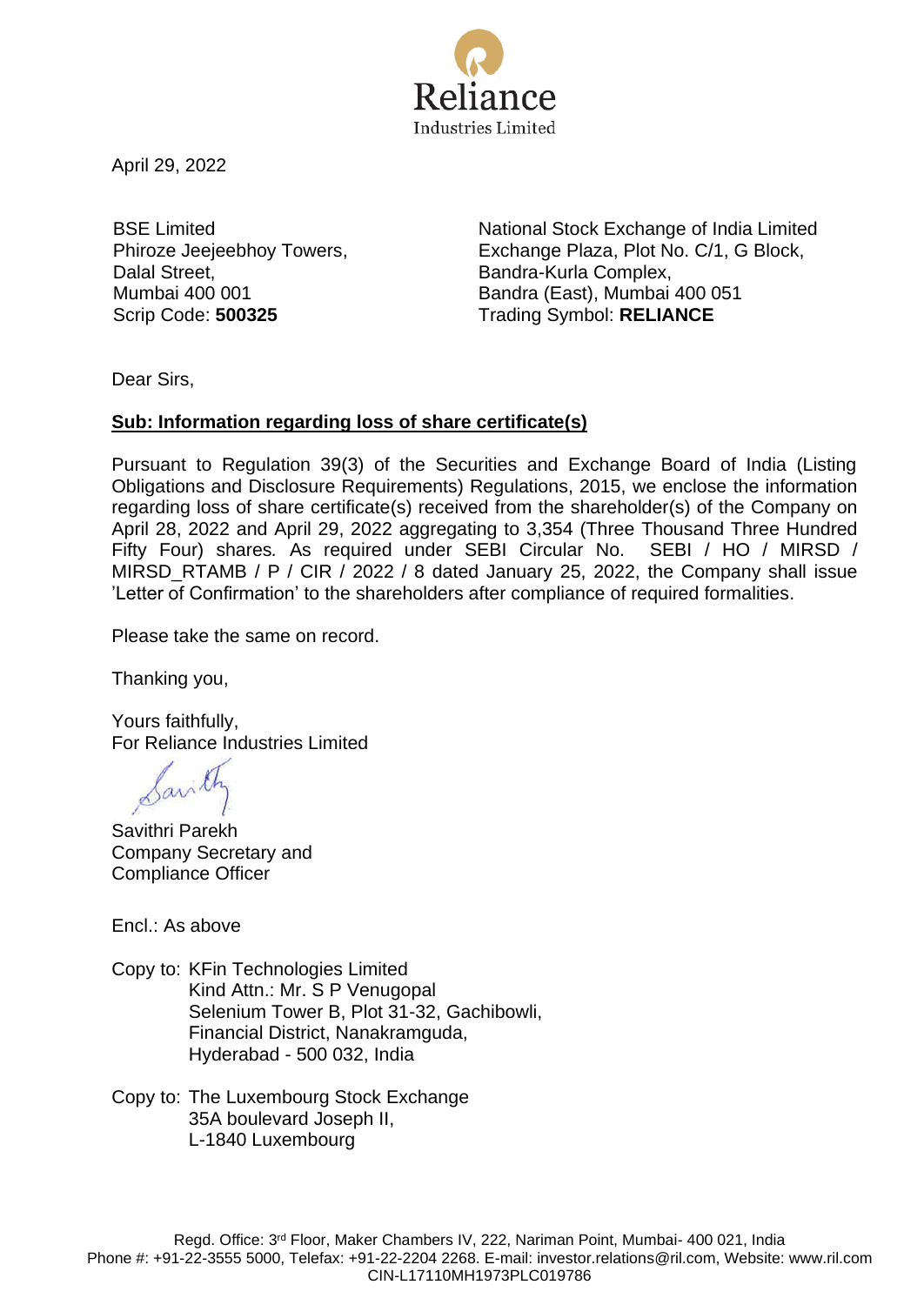## **Annexure to our letter dated April 29, 2022 for loss of share certificate(s) RELIANCE INDUSTRIES LIMITED Details of Share certificate(s) lost - April 28, 2022**

| Sr.            |                    |                                             |                               | No. of         | Certificate | Distinctive No.(s) |            |
|----------------|--------------------|---------------------------------------------|-------------------------------|----------------|-------------|--------------------|------------|
| No.            | Folio No.          | Name                                        | Jt. Name -1                   | <b>Shares</b>  | No.(s)      | From               | То         |
| 1              | 719765             | HIRABEN DASHRATHLAL MODI                    |                               | 8              | 50309074    | 1158821351         | 1158821358 |
| $\overline{2}$ | 719765             | HIRABEN DASHRATHLAL MODI                    |                               | 10             | 66547252    | 6864454655         | 6864454664 |
| 3              | 719790             | DASHRATHLAL MAGANLAL MODI                   |                               | 8              | 50309076    | 1158821367         | 1158821374 |
| 4              | 719790             | DASHRATHLAL MAGANLAL MODI                   |                               | 10             | 66547255    | 6864454676         | 6864454685 |
| 5              | 719811             | KISHOR DASHRATHLAL MODI                     |                               | 12             | 50335292    | 1159077820         | 1159077831 |
| 6              | 719811             | KISHOR DASHRATHLAL MODI                     |                               | 14             | 66547257    | 6864454694         | 6864454707 |
| 7              | 9599983            | KISHORE JAMNADAS SHAH                       |                               | 50             | 7980012     | 159443093          | 159443142  |
| 8              | 9599983            | KISHORE JAMNADAS SHAH                       |                               | 50             | 7980013     | 159443143          | 159443192  |
| 9              |                    | 9599983 KISHORE JAMNADAS SHAH               |                               | 50             | 7980014     | 159443193          | 159443242  |
| 10             | 9599983            | KISHORE JAMNADAS SHAH                       |                               | 30             | 7980015     | 159443243          | 159443272  |
|                |                    |                                             |                               | 4              | 50546087    | 1160679008         | 1160679011 |
| 11             |                    | 20113723 MISS THAPASYA BY F&NG M V SUBBARAO |                               | 8              |             |                    |            |
| 12             |                    | 20113723 MISS THAPASYA BY F&NG M V SUBBARAO |                               |                | 62111119    | 2183631458         | 2183631465 |
| 13             |                    | 20113723 MISS THAPASYA BY F&NG M V SUBBARAO |                               | 16             | 66786709    | 6886509425         | 6886509440 |
| 14             |                    | 20113731   MADHUVANI MANDALAPU              |                               | 10             | 13705207    | 293286187          | 293286196  |
| 15             |                    | 20113731   MADHUVANI MANDALAPU              |                               | 10             | 13705208    | 293286197          | 293286206  |
| 16             |                    | 20113731   MADHUVANI MANDALAPU              |                               | 10             | 13705209    | 293286207          | 293286216  |
| 17             |                    | 20113731 MADHUVANI MANDALAPU                |                               | 10             | 13705210    | 293286217          | 293286226  |
| 18             |                    | 20113731   MADHUVANI MANDALAPU              |                               | 10             | 53392608    | 1249594635         | 1249594644 |
| 19             |                    | 20113731 MADHUVANI MANDALAPU                |                               | 30             | 53392609    | 1249594645         | 1249594674 |
| 20             |                    | 20113731   MADHUVANI MANDALAPU              |                               | 80             | 62518190    | 2211804537         | 2211804616 |
| 21             |                    | 22928325   HARJIT KAUR                      | <b>SURINDER SINGH</b>         | 20             | 61856309    | 2180631824         | 2180631843 |
| 22             |                    | 32538363 KANTA PILLAI                       | MUTHIAH PILLAI                | 15             | 12897022    | 259106786          | 259106800  |
| 23             |                    | 32538363 KANTA PILLAI                       | MUTHIAH PILLAI                | 15             | 62043108    | 2182770366         | 2182770380 |
| 24             |                    | 32538363 KANTA PILLAI                       | MUTHIAH PILLAI                | 30             | 66695092    | 6878908177         | 6878908206 |
| 25             |                    | 32724493 HARSHA MANDALAPU                   |                               | 20             | 4210732     | 67423939           | 67423958   |
| 26             |                    | 32724493 HARSHA MANDALAPU                   |                               | 20             | 4210733     | 67423959           | 67423978   |
| 27             |                    | 32724493   HARSHA MANDALAPU                 |                               | 10             | 7375319     | 146249572          | 146249581  |
| 28             |                    | 32724493   HARSHA MANDALAPU                 |                               | 10             | 10530122    | 188367083          | 188367092  |
| 29             |                    | 32724493 HARSHA MANDALAPU                   |                               | 50             | 53574370    | 1254001854         | 1254001903 |
| 30             |                    | 32724493   HARSHA MANDALAPU                 |                               | 10             | 53574371    | 1254001904         | 1254001913 |
| 31             |                    | 32724507 THAPASYA MANDALAPU                 |                               | 20             | 4210734     | 67423979           | 67423998   |
| 32             |                    | 32724507 THAPASYA MANDALAPU                 |                               | 20             | 4210735     | 67423999           | 67424018   |
| 33             |                    | 32724507 THAPASYA MANDALAPU                 |                               | 10             | 7375320     | 146249582          | 146249591  |
| 34             |                    | 32724507 THAPASYA MANDALAPU                 |                               | 10             | 10530123    | 188367093          | 188367102  |
|                |                    |                                             |                               | 50             |             |                    |            |
| 35             |                    | 32724507 THAPASYA MANDALAPU                 |                               |                | 53574372    | 1254001914         | 1254001963 |
| 36             |                    | 32724507 THAPASYA MANDALAPU                 |                               | 10             | 53574373    | 1254001964         | 1254001973 |
| 37             |                    | 33359799   BABULAL JIVABHAI PATEL           | BHANUBHAI BABULAL PATEL       | 9              | 7439522     | 146711105          | 146711113  |
| 38             |                    | 33359799 BABULAL JIVABHAI PATEL             | BHANUBHAI BABULAL PATEL       | $\overline{2}$ | 12545387    | 256401819          | 256401820  |
| 39             |                    | 33359799 BABULAL JIVABHAI PATEL             | BHANUBHAI BABULAL PATEL       | 21             | 50934547    | 1165646550         | 1165646570 |
| 40             |                    | 33359802 BHANUBHAI BABULAL PATEL            | BABULAL JIVABHAI PATEL        | 9              | 7439523     | 146711114          | 146711122  |
|                |                    | 41 33359802 BHANUBHAI BABULAL PATEL         | BABULAL JIVABHAI PATEL        | $\overline{2}$ | 12539819    | 256379283          | 256379284  |
| 42 I           |                    | 33359802   BHANUBHAI BABULAL PATEL          | BABULAL JIVABHAI PATEL        | 25             | 16224646    | 404677630          | 404677654  |
| 43             |                    | 33359802 BHANUBHAI BABULAL PATEL            | BABULAL JIVABHAI PATEL        | 5              | 16224647    | 404677655          | 404677659  |
| 44             |                    | 33359802 BHANUBHAI BABULAL PATEL            | BABULAL JIVABHAI PATEL        | 50             | 53503522    | 1251987214         | 1251987263 |
| 45             | 36322756 B B PATEL |                                             | BABULAL JIVABHAI PATEL        | 20             | 5711673     | 103059585          | 103059604  |
| 46             | 36322756 B B PATEL |                                             | BABULAL JIVABHAI PATEL        | 9              | 7706349     | 148998674          | 148998682  |
| 47             | 36322756 B B PATEL |                                             | BABULAL JIVABHAI PATEL        | $\overline{7}$ | 12539820    | 256379285          | 256379291  |
| 48             | 36322756 B B PATEL |                                             | BABULAL JIVABHAI PATEL        | 4              | 53475512    | 1251323163         | 1251323166 |
| 49             | 36322756 B B PATEL |                                             | BABULAL JIVABHAI PATEL        | 42             | 53475513    | 1251323167         | 1251323208 |
| 50             |                    | 36698969 SUSHILA NARAYANDAS JOSHI           | NARAYANKUMAR CHUNILAL JOSHI   | $\overline{2}$ | 12570302    | 256506874          | 256506875  |
| 51             |                    | 39507404 PREM LATA RUSTAGI                  |                               | 10             | 55086533    | 1338771302         | 1338771311 |
| 52             |                    | 39507404   PREM LATA RUSTAGI                |                               | 10             | 55633411    | 191121676          | 191121685  |
| 53             |                    | 39507404 PREM LATA RUSTAGI                  |                               | 20             | 61833228    | 2180348627         | 2180348646 |
| 54             |                    | 39507404 PREM LATA RUSTAGI                  |                               | 40             | 66429717    | 6855462881         | 6855462920 |
| 55             |                    | 52485452 ISHWARBHAI BHAGUBHAI PRAJAPATI     | SUMANBHAI BHAGUBHAI PRAJAPATI | 20             | 11147722    | 199843795          | 199843814  |
| 56             |                    | 52485452   ISHWARBHAI BHAGUBHAI PRAJAPATI   | SUMANBHAI BHAGUBHAI PRAJAPATI | 20             | 50878619    | 1164525784         | 1164525803 |
| 57             |                    | 52485452   ISHWARBHAI BHAGUBHAI PRAJAPATI   | SUMANBHAI BHAGUBHAI PRAJAPATI | 40             | 62366168    | 2197644692         | 2197644731 |
| 58             |                    | 52485452   ISHWARBHAI BHAGUBHAI PRAJAPATI   | SUMANBHAI BHAGUBHAI PRAJAPATI | 80             | 66612978    | 6869381902         | 6869381981 |
|                |                    |                                             |                               |                |             |                    |            |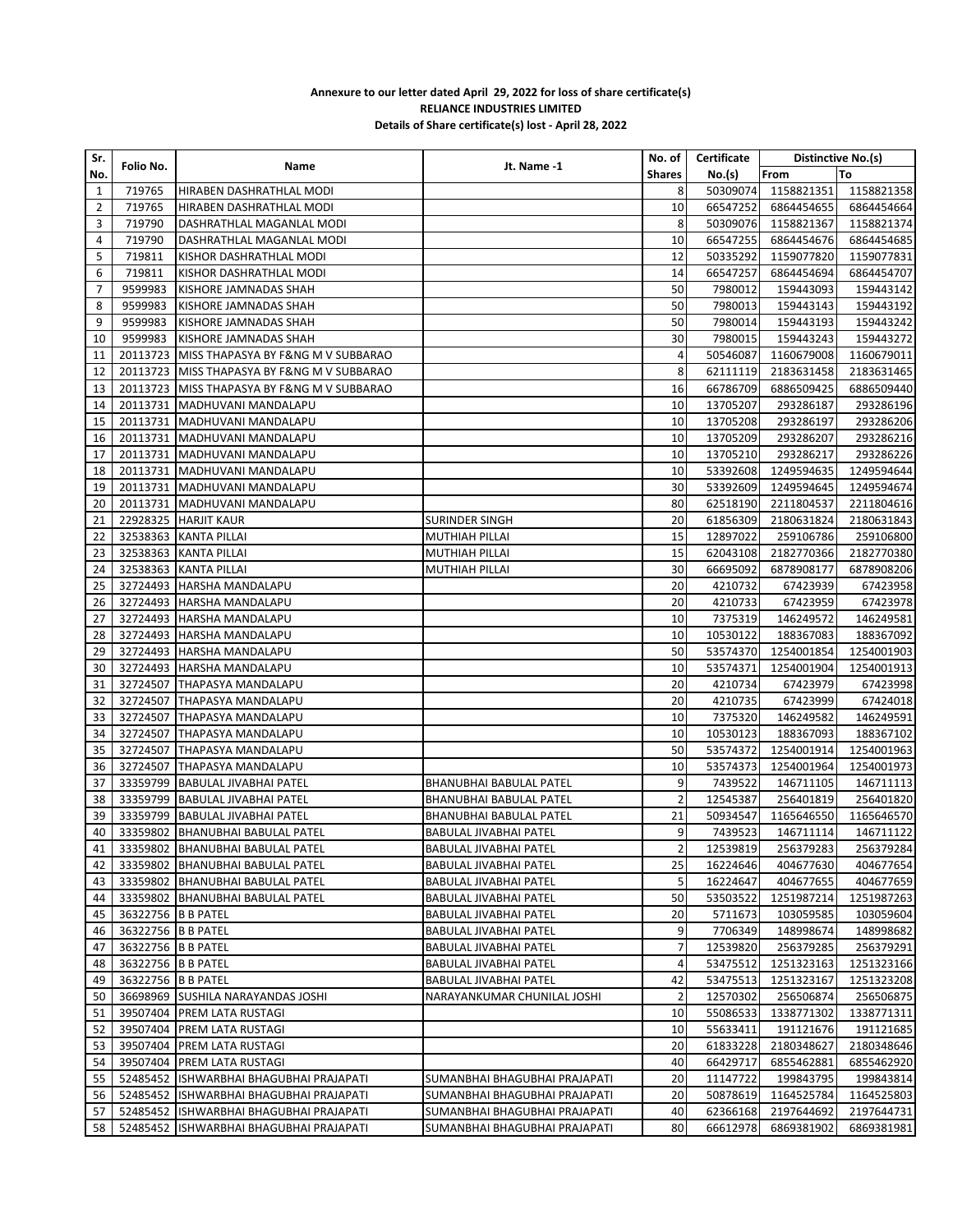## **Annexure to our letter dated April 29, 2022 for loss of share certificate(s) RELIANCE INDUSTRIES LIMITED Details of Share certificate(s) lost - April 28, 2022**

| Sr.<br>No. | Folio No.    | <b>Name</b>                          | Jt. Name 1                | No. of        | Certificate | Distinctive No.(s) |            |
|------------|--------------|--------------------------------------|---------------------------|---------------|-------------|--------------------|------------|
|            |              |                                      |                           | <b>Shares</b> | No.(s)      | From               | To         |
| 59         |              | 54320710 PRABHAKAR RAO BACHARAJU     |                           | 80            | 66781166    | 6886134262         | 6886134341 |
| 60         |              | 66958795 NUTAN RAHANE                | <b>NANDAN RAHANE</b>      | 25            | 16441004    | 408989860          | 408989884  |
| 61         |              | 66958795 NUTAN RAHANE                | <b>NANDAN RAHANE</b>      | 25            | 54411052    | 1288268260         | 1288268284 |
| 62         |              | 66958795 NUTAN RAHANE                | <b>NANDAN RAHANE</b>      | 50            | 62481064    | 2209254729         | 2209254778 |
| 63         |              | 67214226 PRAVIN KESHWANI             |                           | 25            | 51007754    | 1167440703         | 1167440727 |
| 64         |              | 67214226 PRAVIN KESHWANI             |                           | 25            | 66568837    | 6866063682         | 6866063706 |
| 65         |              | 68862418   MADHU SUDAN JHANWAR       |                           | 25            | 14563688    | 390238650          | 390238674  |
| 66         |              | 68862418   MADHU SUDAN JHANWAR       |                           | 25            | 51046713    | 1168414678         | 1168414702 |
| 67         |              | 70991667 R P KUMAR                   |                           | 25            | 14766249    | 394155655          | 394155679  |
| 68         |              | 70991667 R P KUMAR                   |                           | 5             | 14766250    | 394155680          | 394155684  |
| 69         |              | 70991667 R P KUMAR                   |                           | 20            | 52888664    | 1241156350         | 1241156369 |
| 70         |              | 70991667 R P KUMAR                   |                           | 10            | 52888665    | 1241156370         | 1241156379 |
| 71         |              | 70991667 R P KUMAR                   |                           | 60            | 62222527    | 2186346932         | 2186346991 |
| 72         |              | 71988848 NANDAN RAHANE               | <b>NUTAM RAHANE</b>       | 25            | 16266920    | 405420585          | 405420609  |
| 73         |              | 71988848 NANDAN RAHANE               | <b>NUTAM RAHANE</b>       | 5             | 16266921    | 405420610          | 405420614  |
| 74         |              | 71988848 NANDAN RAHANE               | <b>NUTAM RAHANE</b>       | 20            | 53024742    | 1243197520         | 1243197539 |
| 75         |              | 71988848 NANDAN RAHANE               | <b>NUTAM RAHANE</b>       | 10            | 53024743    | 1243197540         | 1243197549 |
| 76         |              | 71988848 NANDAN RAHANE               | <b>NUTAM RAHANE</b>       | 60            | 62482276    | 2209336601         | 2209336660 |
| 77         |              | 72231481 PRAVIN KESHWANI             |                           | 20            | 52990744    | 1242687550         | 1242687569 |
| 78         |              | 72231481 PRAVIN KESHWANI             |                           | 10            | 52990745    | 1242687570         | 1242687579 |
| 79         |              | 72231481 PRAVIN KESHWANI             |                           | 30            | 66568884    | 6866067313         | 6866067342 |
| 80         |              | 83127830 SIMA BINANI                 |                           | 9             | 58552783    | 1627002209         | 1627002217 |
| 81         |              | 83127830 SIMA BINANI                 |                           | 9             | 59192256    | 1615600913         | 1615600921 |
| 82         |              | 83127830 SIMA BINANI                 |                           | 18            | 61880729    | 2180946418         | 2180946435 |
| 83         |              | 83127830 SIMA BINANI                 |                           | 36            | 66487692    | 6860133814         | 6860133849 |
| 84         |              | 88330129 KAMAL KUMAR JAIN            | BHANWARI DEBI JIAN        | 80            | 66885841    | 6894669191         | 6894669270 |
| 85         |              | 101481339 VIRSHA DIDWANIA            |                           | 18            | 57950559    | 1607357559         | 1607357576 |
| 86         |              | 101481339 VIRSHA DIDWANIA            |                           | 18            | 62195161    | 2184705518         | 2184705535 |
| 87         |              | 101481339 VIRSHA DIDWANIA            |                           | 36            | 66898931    | 6895607661         | 6895607696 |
| 88         |              | 105401020 MEERA RAHANE               | SINDHU R RAHANE           | 45            | 57754191    | 1601546525         | 1601546569 |
| 89         |              | 105401020 MEERA RAHANE               | SINDHU R RAHANE           | 45            | 62482279    | 2209336845         | 2209336889 |
| 90         |              | 105401020 MEERA RAHANE               | SINDHU R RAHANE           | 90            | 66741375    | 6883069217         | 6883069306 |
| 91         |              | 108484864 RAMESH MAHAJAN             |                           | 9             | 57760643    | 1601738643         | 1601738651 |
| 92         |              | 108484864 RAMESH MAHAJAN             |                           | 9             | 62080188    | 2183227946         | 2183227954 |
| 93         |              | 111924034 SHANKAR LAL V MAKWANA      | RANJAN SHANKERLAL MAKWANA | 18            | 61938658    | 2181634612         | 2181634629 |
|            |              | 94   111924034 SHANKAR LAL V MAKWANA | RANJAN SHANKERLAL MAKWANA | 36            | 66552753    | 6864829917         | 6864829952 |
| 95         |              | 116906506 MEERA GOVINDA              | <b>K S GOVINDRAJ</b>      | 36            | 66806881    | 6888283317         | 6888283352 |
| 96         |              | 127826482 RIKTA PAL SARKAR           | SANKAR PRASAD SARKAR      | 45            | 58467854    | 1625252193         | 1625252237 |
| 97         |              | 127826482 RIKTA PAL SARKAR           | SANKAR PRASAD SARKAR      | 45            | 62607761    | 2218600666         | 2218600710 |
| 98         |              | 127839916 C K CHANDRAN               | DEEPA CHANDRAN            | 9             | 62153516    | 2184168962         | 2184168970 |
|            | <b>TOTAL</b> |                                      |                           |               |             |                    |            |